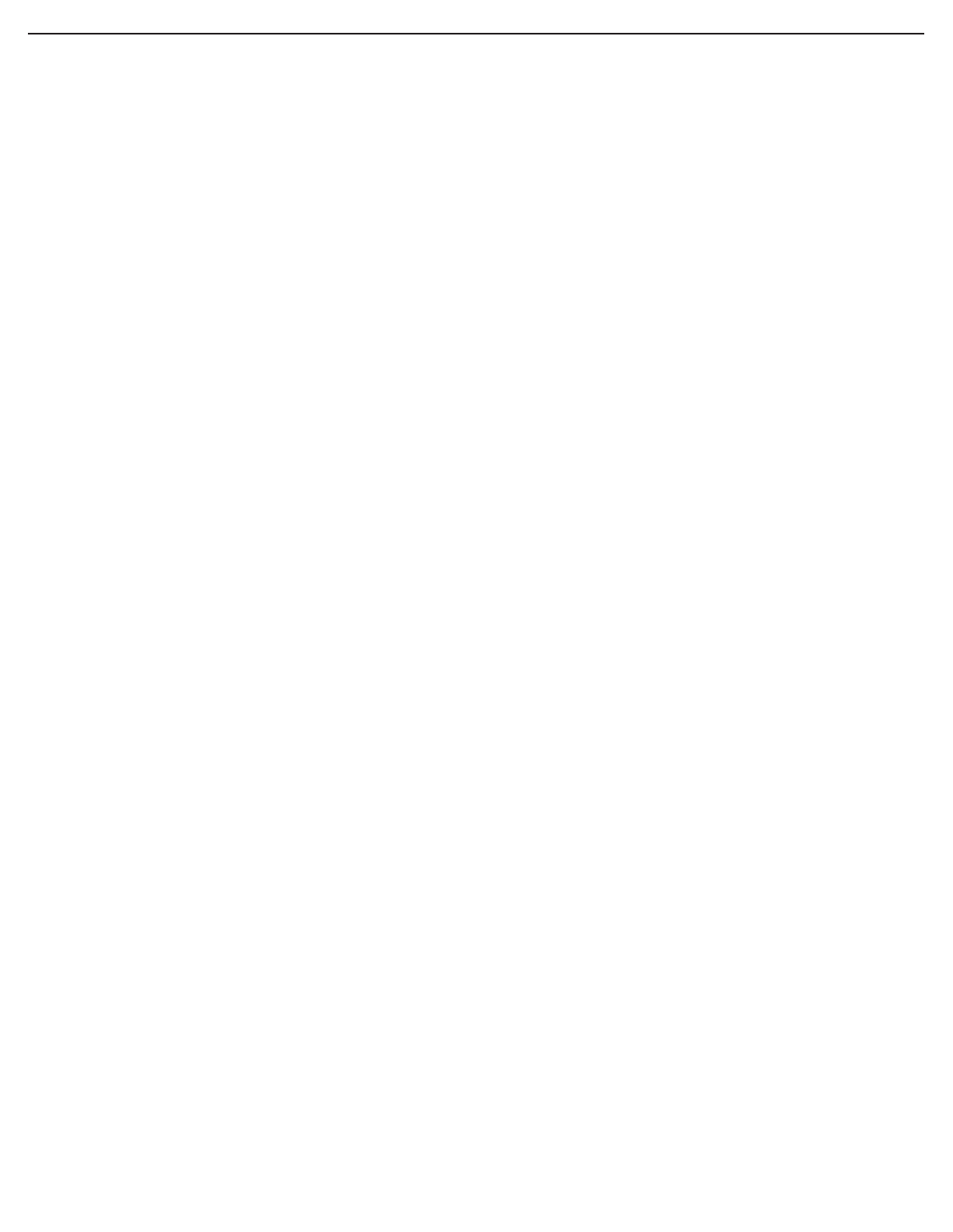

**Government of Saskatchewan** **Annual Report 2003-2004**

# **Saskatchewan Labour Relations Board**

**for the fiscal year ending March 31, 2004**

Published by Authority of **The Honourable Deb Higgins** Minister of Labour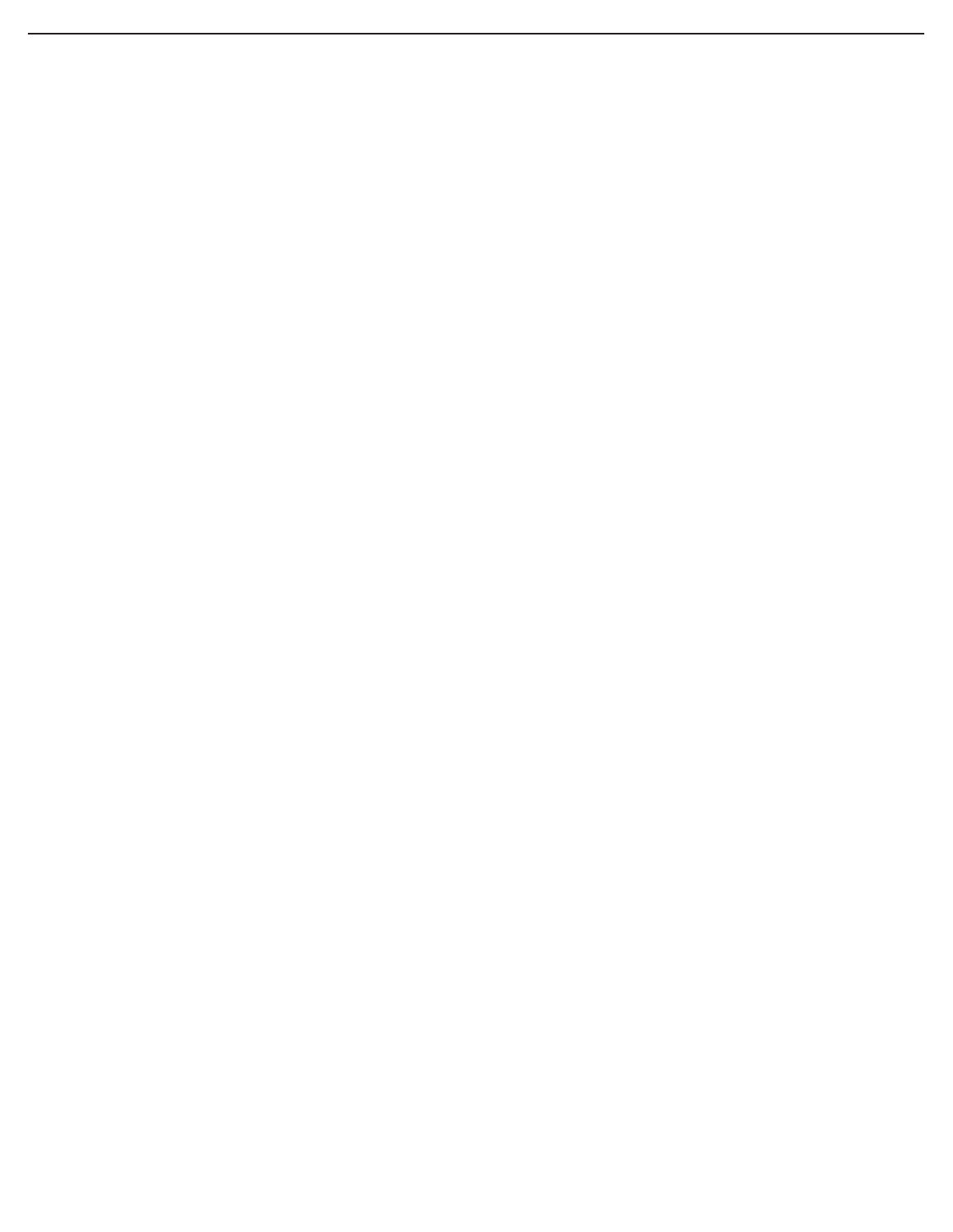## **Letters of Transmittal**

The Honourable Dr. Lynda M. Haverstock Lieutenant Governor Province of Saskatchewan

May it Please Your Honour:

I respectfully submit the Annual Report of the Saskatchewan Labour Relations Board for the fiscal year ending March 31, 2004.

ab Higgins)

Deb Higgins Minister of Labour



The Honourable Deb Higgins Minister of Labour

Dear Madam:

It is my pleasure to provide you with the Annual Report of the Saskatchewan Labour Relations Board. It covers the period commencing April 1, 2003 and ending March 31, 2004.

James Seibel **Chairperson** Labour Relations Board

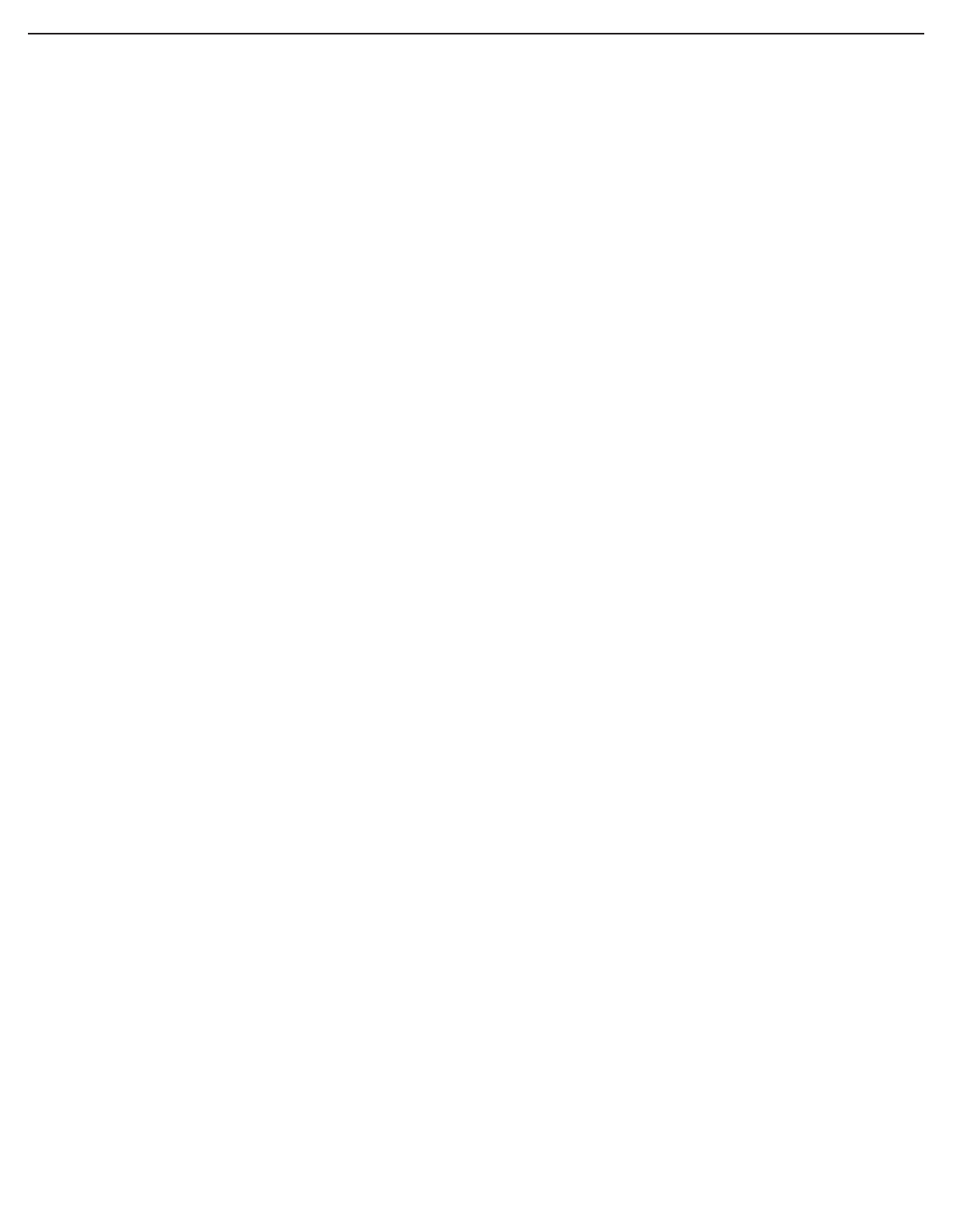## **Table of Contents**

| I.   |               |                                                                                                                   |  |  |  |  |  |  |
|------|---------------|-------------------------------------------------------------------------------------------------------------------|--|--|--|--|--|--|
| Ш.   |               |                                                                                                                   |  |  |  |  |  |  |
| Ш.   |               |                                                                                                                   |  |  |  |  |  |  |
| IV.  |               |                                                                                                                   |  |  |  |  |  |  |
| V.   |               |                                                                                                                   |  |  |  |  |  |  |
| VI.  |               |                                                                                                                   |  |  |  |  |  |  |
| VII. | <b>Tables</b> |                                                                                                                   |  |  |  |  |  |  |
|      | Table 1       | Labour Relations Board Organizational Chart                                                                       |  |  |  |  |  |  |
|      | Table 2       | Applications under The Trade Union Act by Type of                                                                 |  |  |  |  |  |  |
|      | Table 3       | Applications to the Labour Relations Board under<br>The Trade Union Act by Disposition, 1999-2000 to 2003-2004 10 |  |  |  |  |  |  |
|      | Table 4       | Applications to the Labour Relations Board under<br>The Construction Industry Labour Relations Act, 1992          |  |  |  |  |  |  |
|      | Table 5       | Applications under The Trade Union Act by Type of                                                                 |  |  |  |  |  |  |
|      | Table 6       | Applications under The Construction Industry Labour<br>Relations Act, 1992 by Type of Application,                |  |  |  |  |  |  |
|      |               |                                                                                                                   |  |  |  |  |  |  |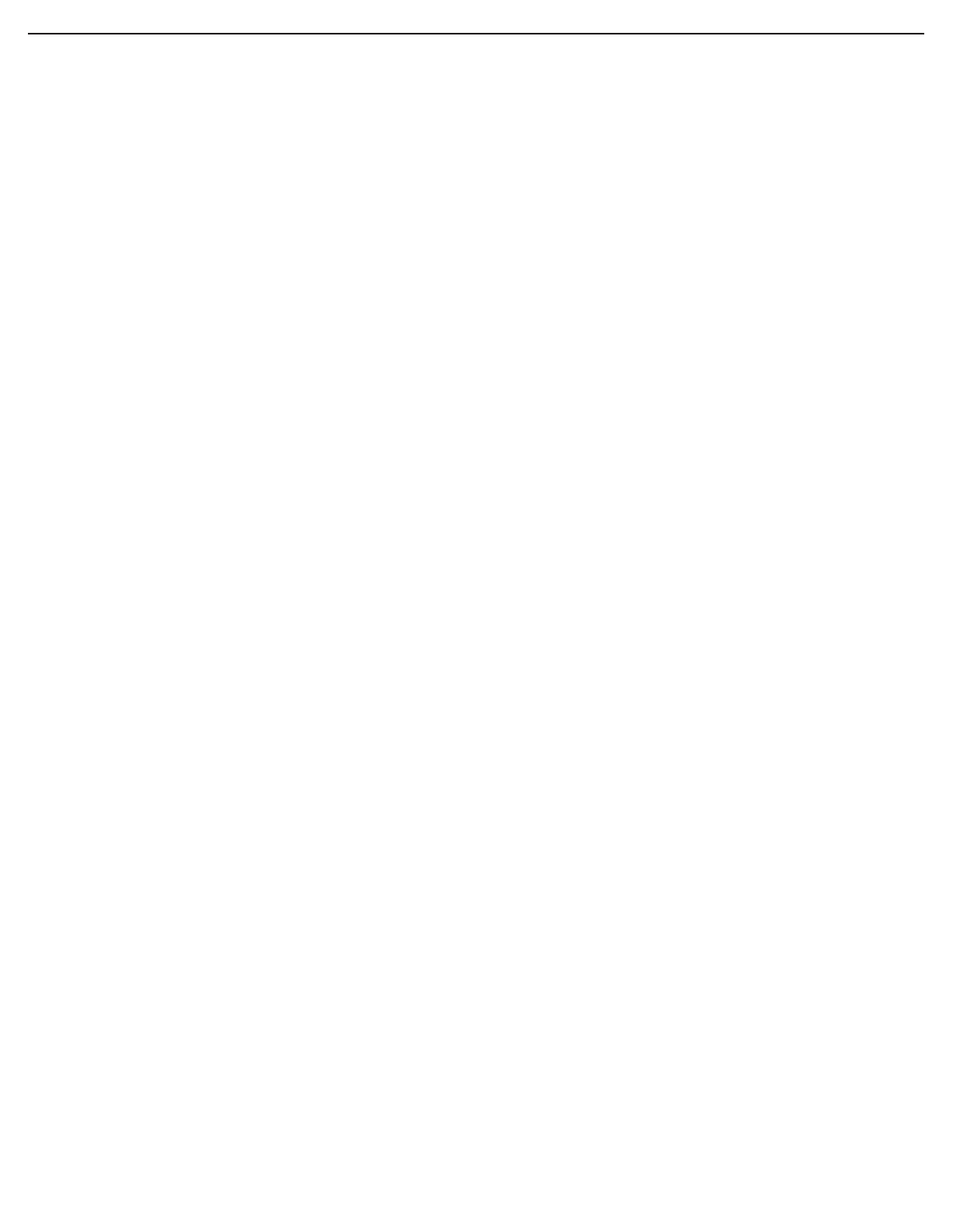## **I. Labour Relations Board**

The Labour Relations Board came into existence in 1944 with passage of *The Trade Union Act*, S.S. 1944 (2nd Sess.) c. 69. Although the *Act* has often been amended, most recently in 2000, the basic concept of the Board has not changed. The Board is an independent, quasi-judicial tribunal charged with the responsibility of adjudicating disputes that arise under *The Trade Union Act*. It does this principally through public hearings and written decisions.

The Board's decisions are final and binding upon the parties. There is no appeal, and review by the courts is strictly limited.

The *Act* presently provides for a board composed of a chairperson and two vice-chairpersons and an unspecified number of members. All members of the Board, including the chairperson and vicechairpersons, are appointed by the Lieutenant Governor in Council. The chairperson and vicechairpersons are full-time members of the Board. The remaining members are appointed and paid on a per diem basis when their services are required.

The Board is a representational Board. This means that all members of the Board, with the exception of the chairperson and vice-chairpersons, are representatives of employees or employers. The chairperson and vice-chairpersons are neutral and are lawyers. The Board reports to the Minister of Labour for the Province of Saskatchewan. The Minister is obligated by *The Trade Union Act* to provide the Board with the requisite staff and facilities. The Board operates independently from the government, its departments and agencies.

The Board's offices and staff are located at 1600 - 1920 Broad Street, Regina. The Board also maintains a hearing room in Saskatoon. The staff of the Board is composed of the Board Registrar/ Legal Counsel, Investigating Officer, Executive Assistant to the Chairperson and three clerical positions. The chairperson or one of the vice-chairpersons is appointed to act as Executive Officer of the Board. An Organizational Chart of the Labour Relations Board is contained in Table 1.

The composition of the Board for 2003-2004 was:

### **Gwen Gray, Q.C. - Chairperson**

Gwen Gray, Q.C. was appointed Vice-Chairperson of the Board in August of 1995, and was appointed Chairperson in July, 1997. Ms. Gray obtained her undergraduate degrees in sociology and law from the University of Saskatchewan and her graduate degree in law from Cornell University, Ithaca, New York. Ms. Gray practised labour law in Regina from 1978 to 1988 and in Edmonton from 1992 to 1994. She returned to Regina in 1994 to work as Legal Analyst in the Department of Labour. Ms. Gray retired as Chairperson of the Board on August 31, 2003.

### **James Seibel - Chairperson**

James Seibel was appointed Vice-Chairperson and Executive Officer of the Board in November, 1997 and was appointed Chairperson in October, 2004. Mr. Seibel obtained his Bachelor of Science degree from the University of Regina and his law degree from the University of Saskatchewan. He was in the private practice of law in Saskatoon from 1981 to 1997, with an emphasis on labour law and arbitration. Mr. Seibel resides in Saskatoon.

### **Wally Matkowski - Vice-Chairperson**

Wally Matkowski was appointed Vice-Chairperson of the Board in March, 2001. Mr. Matkowski obtained his Bachelor of Arts degree and his law degree from the University of Saskatchewan. He was in the private practice of law in both Regina and Saskatoon from 1986 to 2001, with a large amount of his time spent as both a labour arbitrator and a mediator. Mr. Matkowski resides in Saskatoon.

### **Bruce McDonald**

Bruce McDonald was appointed to the Board in 1974 as a member representing employees. Mr. McDonald is a retired business agent for the International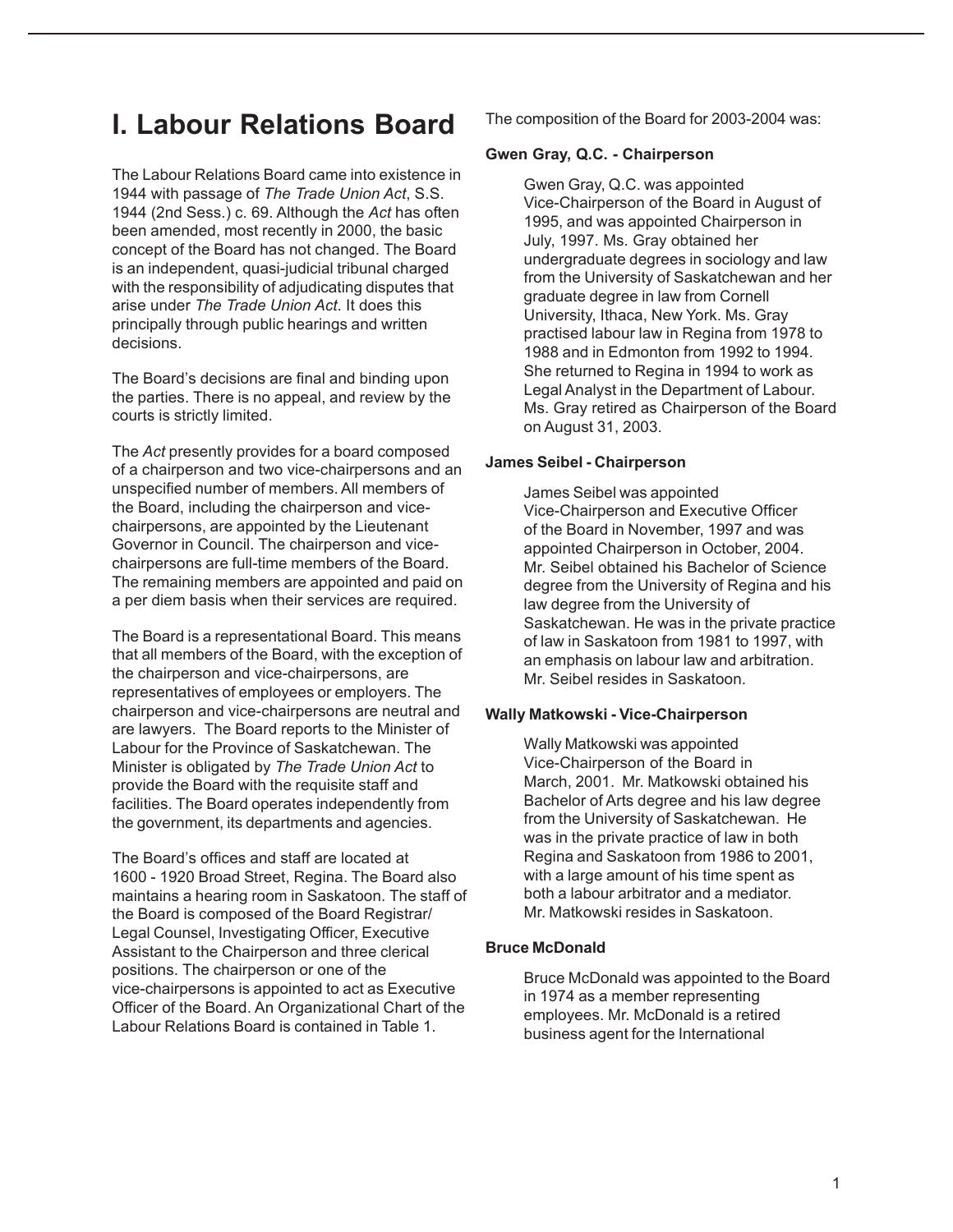#### **Gloria Cymbalisty**

Gloria Cymbalisty was appointed to the Board in March of 1992 as a member representing employees. She is self-employed as an industrial relations consultant. She was formerly a representative for the Saskatchewan Joint Board, Retail, Wholesale and Department Store Union. Ms. Cymbalisty resides in Regina.

### **Gerry Caudle**

Gerry Caudle was appointed to the Board in March of 1994 as a member representing employees. Mr. Caudle had previously served in the same capacity during the 1980s. He is a retired representative with the Canadian Union of Public Employees. Mr. Caudle resides in Saskatoon.

#### **Donald Bell**

Don Bell was appointed to the Board in July of 1995 as a member representing employers. Mr. Bell is President of Insulation Applicators Ltd. Mr. Bell resides in Regina.

### **Brenda Cuthbert**

Brenda Cuthbert was appointed to the Board in July of 1995 as a member representing employers. Ms. Cuthbert is the Director of Human Resources for Kindersley Transport Ltd. Ms. Cuthbert resides in Saskatoon.

### **Donna Ottenson**

Donna Ottenson was appointed to the Board in July of 1995 as a member representing employees. Ms. Ottenson is a Registered Nurse in long-term care in Regina and an active member of the Saskatchewan Union of Nurses. Ms. Ottenson resides in Regina.

### **Hugh Wagner**

Hugh Wagner was appointed to the Board in July of 1995 as a member representing employees. Mr. Wagner is the General Secretary for the Grain Services Union. Mr. Wagner resides in Regina.

#### **Mike Carr**

Mike Carr was appointed to the Board in July of 1998 as a member representing employers. Mr. Carr is Vice-President, Director of Personnel for IPSCO Saskatchewan Inc. Mr. Carr resides in Regina.

#### **Leo Lancaster**

Leo Lancaster was appointed to the Board in July of 1998 as a member representing employers. Mr. Lancaster is a retired labour relations consultant with Saskatchewan Association of Health Organizations. Mr. Lancaster resides in Regina.

### **Patricia Gallagher**

Patricia Gallagher was appointed to the Board in January of 2000 as a member representing employees. Ms. Gallagher was the Executive Director of Operations with the Saskatchewan Government and General Employees Union until her retirement in 2002. She had been employed at SGEU since 1982 in several capacities. She was also formerly employed by the Saskatchewan Federation of Labour as Executive Assistant from 1976 to 1982. Ms. Gallagher resides in Regina.

#### **Duane Siemens**

Duane Siemens was appointed to the Board in 2001 as a member representing employees. Mr. Siemens is currently employed as a millwright with Sterling Pulp Chemicals in Saskatoon. Mr. Siemens was formerly the president of CEP Local 609, Secretary and Vice-President of the Saskatchewan Federation of Labour, and past President of the Saskatoon & District Labour Council. Mr. Siemens resides in Saskatoon.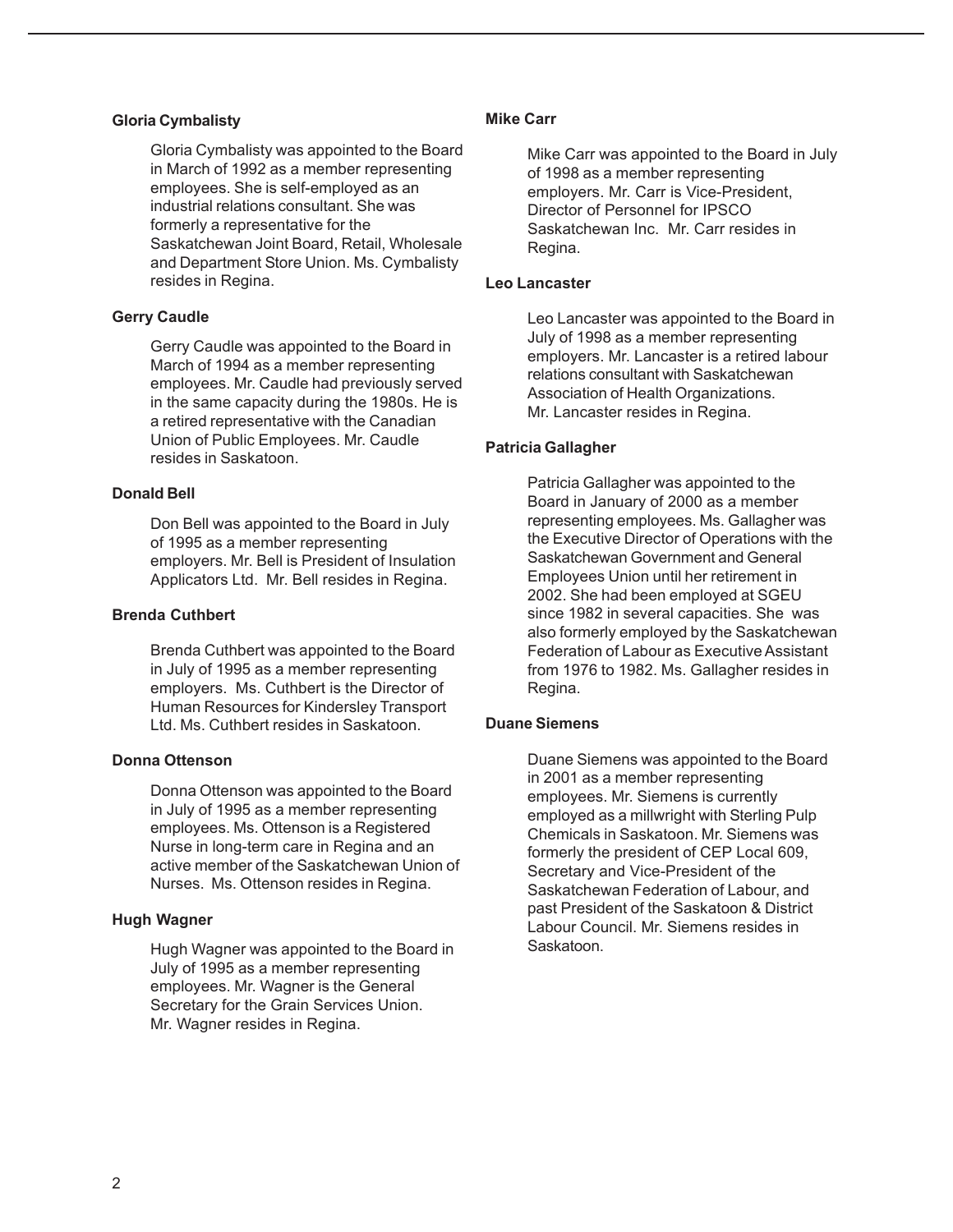### **Clare Gitzel**

Clare Gitzel was appointed to the Board in July of 2001 as a member representing employers. Mr. Gitzel was formerly employed with a major mining company as Manager of Human Resources and Northern Affairs. He presently provides consulting services in the human resources and administration fields. Mr. Gitzel resides in Saskatoon.

#### **Joan White**

Joan White was appointed to the Board in July of 2001 as a member representing employers. Ms. White is the Director of Labour Relations for the University of Saskatchewan. Ms. White resides in Saskoon.

### **Maurice Werezak**

Maurice Werezak was appointed to the Board in July of 2001 as a member representing employees. Mr. Werezak is a past Vice-President of the Saskatchewan Federation of Labour and Past President of United Food and Commercial Workers, Local 248-P. Mr. Werezak is a labour representative on the Employment Insurance Appeal Committee and is employed at Mitchell's Gourmet Foods. Mr. Werezak resides in Saskatoon.

#### **Marshall Hamilton**

Marshall Hamilton was appointed to the Board in July of 2002 as a member representing employers. Mr. Hamilton is the Manager of Human Resources for IMC Potash in Esterhazy. Mr. Hamilton has been working in the human resources field for 23 years in various industries including steel, forestry, government and potash. Mr. Hamilton resides in Esterhazy.

### **Ray Malinowski**

Ray Malinowski was appointed to the Board in July of 2002 as a member representing employers. Mr. Malinowski is in the manufacturing industry associated with Leon's Mfg. Company Inc. and Ram Industries Inc. in Yorkton. He is a past President of both the Prairie Implement Manufacturers Association and the Saskatchewan Chamber of Commerce. Mr. Malinowski resides in Yorkton.

### **Michael Wainwright**

Michael Wainwright was appointed to the Board in July of 2002 as a member representing employers. Mr. Wainwright is the Director of Employee Relations at ISM Information Systems Management Canada Corporation. Mr. Wainwright resides in Regina.

### **John McCormick**

John McCormick was appointed to the Board in July 2002 as a member representing employees. Mr. McCormick is a Transit Operator with the City of Regina and President of the Amalgamated Transit Union Local 588, as well as Canadian Council Executive Board Member. Mr. McCormick is also a member of the Task Force on Occupational Standards for the Canadian Motor Coach Association. Mr. McCormick resides in Regina.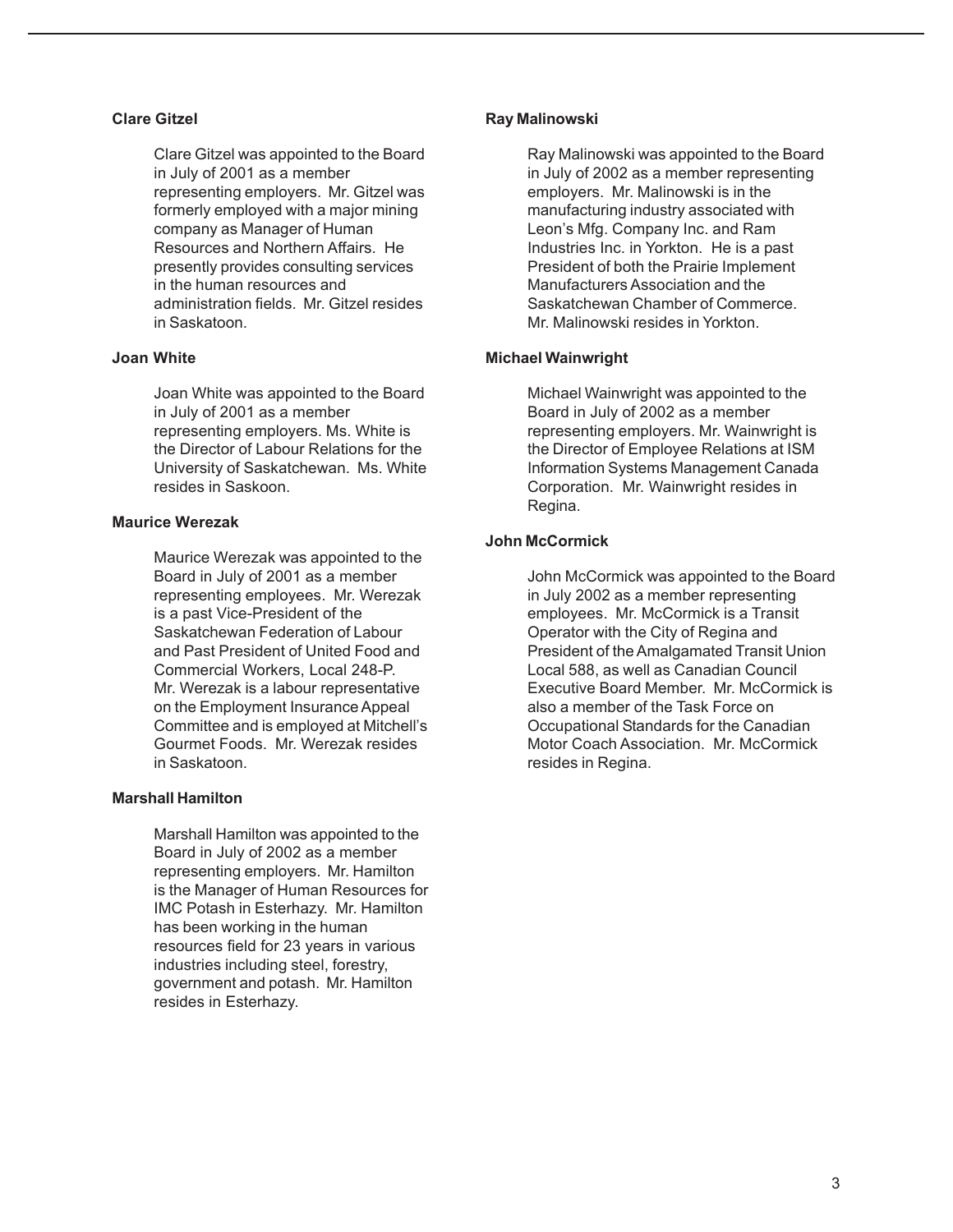## **II.** *The Trade Union Act*

In Canada, legislative jurisdiction over industrial relations has, since a ruling of the Supreme Court of Canada in 1925, fallen largely under provincial jurisdiction. Fortunately, the potential this presented for legal fragmentation was offset by varying combinations of interprovincial management and union structures, common history and common day-to-day economic and political conditions. The result is a remarkable commonality of core principles and procedures in all 11 Canadian jurisdictions.

The main features of Saskatchewan's *Trade Union Act*, like its counterparts in all other Canadian jurisdictions, may be summarized as follows:

- □ traditional courts are replaced by a specialized, quasi-judicial tribunal with exclusive and binding jurisdiction over the matters assigned to it by *The Trade Union Act*;
- common law of conspiracy and restraint of trade is abolished insofar as it applies to employees who bargain collectively;
- $\Box$  the majority of employees determine for all employees in a group whether they will bargain collectively and, if so, through which union;
- an employer is required to recognize the union chosen by the majority of its employees as their exclusive representative for the purpose of bargaining collectively;
- the employer and the union are required to bargain in good faith with a view to concluding a collective bargaining agreement;
- a number of unfair labour practices are created to protect employees and unions from any attempt by the employer to interfere with their rights;
- strike and lock-out activity is regulated, but not prohibited;
- $\Box$  specific issues, such as union security, technological change, conciliation, voting procedures and religious exclusions are addressed; and
- remedial and enforcement procedures are included in the statute.

In short, the *Act* provides the legal framework for collective bargaining, along with a procedure for adjudicating disputes and enforcing rights and obligations. *The Trade Union Act*, like its counterparts in all other Canadian jurisdictions, does not attempt to prohibit economic conflict between employees and employers, but only to control it. It does not attempt to regulate the outcome of collective bargaining, but merely the process to be followed.

The function of the Labour Relations Board within this statutory framework is to identify the parties which will participate in collective bargaining, and to monitor the procedural aspects of the bargaining process. Under *The Trade Union Act*, the Board is not required to follow all of the formal rules of procedure that have been developed in courts of law.

The Board attempts to conduct its hearings in a way that will make them accessible to representatives of the parties who have no legal training, and which will allow the Board to identify the issues which are genuinely in dispute.

During the reporting period, the Board considered several applications relating to disputes between employees and certified bargaining agents alleging violation of the duty of fair representation provided for in s. 25.1 of *The Trade Union Act* or the denial of the principles of natural justice provided for in s. 36.1 of the *Act*. In *Hidlebaugh v. Saskatchewan Government and General Employees' Union and Saskatchewan Institute of Applied Science and Technology*, the Board iterated the principle that a certified bargaining agent may decline to grieve or arbitrate an employee's legitimate complaint where it reasonable determines that the conflicting interests of its collective membership are more important than the interests of the individual employee.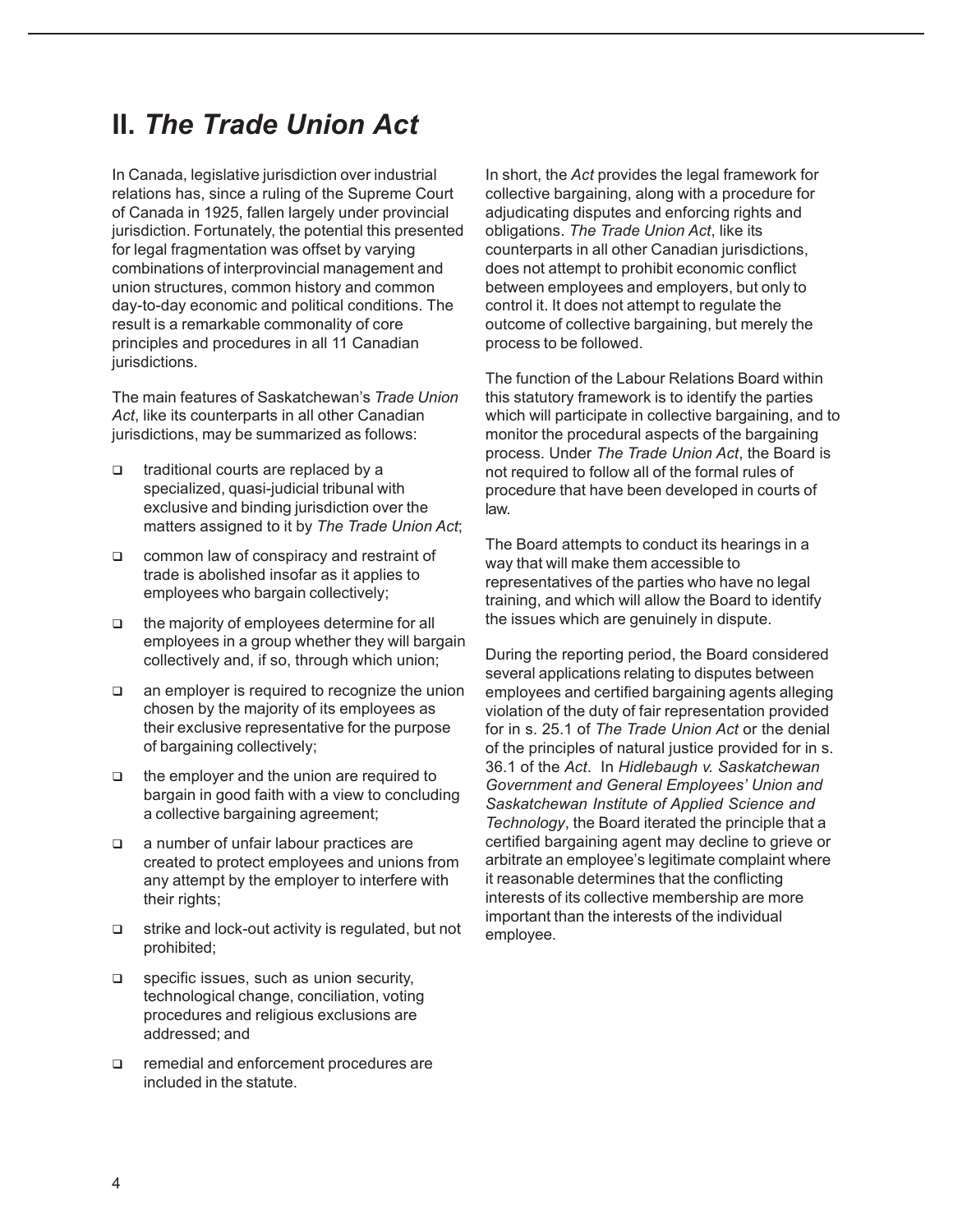## **III.** *The Construction Industry Labour Relations Act, 1992*

Passed in 1992 and amended in 2000, *The Construction Industry Labour Relations Act, 1992*, S.S. 1992, c. C-29.11, provides for a system of collective bargaining in the building trades between organizations representing groups of contractors and the construction unions. The supervision of this statutory system is conferred on the Board under the legislation.

# **IV.** *The Health Labour Relations Reorganization Act*

Passed in 1996, *The Health Labour Relations Reorganization Act*, S.S. 1996, c. H-0.03, appointed a commissioner to examine the organization of labour relations between health sector employers and employees in the Province. The Dorsey Commission report was submitted, and *The Health Labour Relations Reorganization (Commissioner) Regulations*, R.R.S., c. H-0.03, Reg. 1 came into force, in January, 1997.

The legislation confers upon the Board the power to make orders for the purpose of carrying out the intent of the legislation and respecting any matter arising out of the reorganization of labour relations in the health care sector not addressed in the Regulations.

# **V. Budget Summary**

The total budget of the Saskatchewan Labour Relations Board for the fiscal year ending March 31, 2004 was \$786,000. The actual sum expended by the Board during the fiscal year was \$744,098. The Board has, over time, displayed an ability to manage its resources efficiently. It should be noted, however, that it is unable to control or predict the nature or number of applications put before it, and as a result, the relationship of expenditure to budgetary allocation cannot be guaranteed.

# **VI. Summary of Board Activity for 2003-2004**

Between April 1, 2003, and March 31, 2004, the Labour Relations Board held 12 monthly meetings lasting a total of 110 days. A total of 269 applications were received and a total of 279 were disposed of by the Board during the year. Tables 2 and 3 show these applications by type of application and disposition. The five-year trend is shown by disposition in Tables 3 and 4 and by type in Tables 5 and 6.

During 2003-2004, 79 certification orders covering 1449 employees were issued by the Board and 6 certification orders affecting 46 employees were rescinded.

It is not possible in this report to convey a complete picture of the nature and range of applications brought before the Board during the year. It may be helpful, however, to mention briefly some of the issues that illustrate the many types of questions that arise from applications before the Board

During the reporting period, the Board considered several applications relating to disputes between employees and certified bargaining agents alleging violation of the duty of fair representation provided for in s. 25.1 of *The Trade Union Act* or the denial of the principles of natural justice provided for in s. 36.1 of the *Act*. In *Hidlebaugh v. Saskatchewan Government and General Employees' Union and Saskatchewan Institute of Applied Science and Technology*, the Board iterated the principle that a certified bargaining agent may decline to grieve or arbitrate an employee's legitimate complaint where it reasonably determines that the conflicting interests of its collective membership are more important than the interests of the individual employee. In *Taylor v. Regina Police Association Inc.*, [2003] Sask. L.R.B.R. 307, the Board held that a timely request by a member of the bargaining unit for the assistance of the bargaining agent is an essential element for success on the application alleging failure in the duty of fair representation. In *Hill and Rattray v. Saskatchewan Government and General Employees' Union*, [2003] Sask. L.R.B.R. 371, the Board confirmed that it monitors union membership disputes only to the extent of determining whether the disciplinary process used meets the basic requirements of natural justice.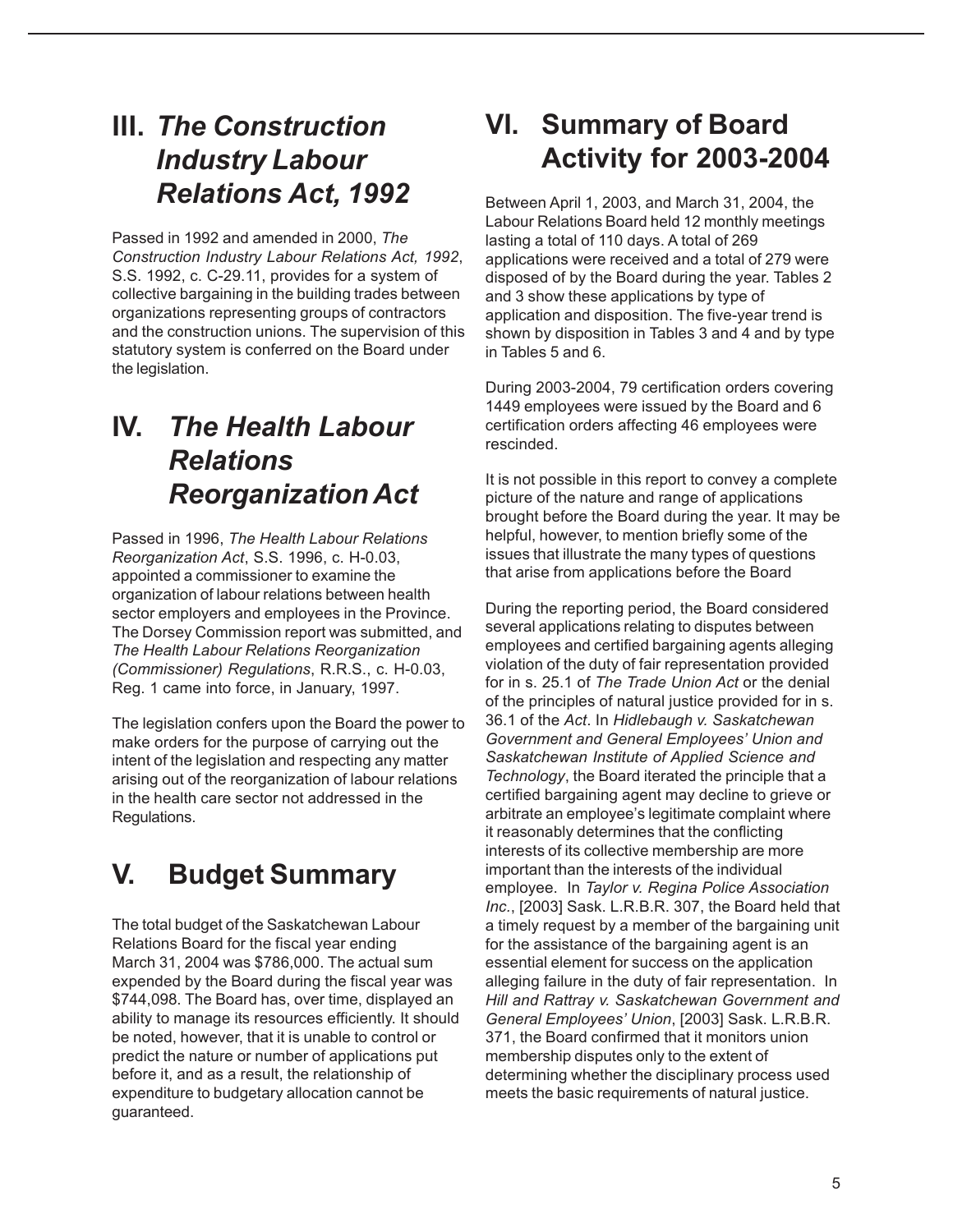The Board reviewed the principles applicable to the determination as to whether to defer the hearing of a dispute to the arbitration process under a collective agreement in *Canadian Union of Public Employees, Local 1975 v. Saskatchewan Indian Federated College*, [2003] Sask. L.R.B.R. 217.

In *International Brotherhood of Electrical Workers, Local 529 v. Mudjatik Thyssen Mining Joint Venture*, [2003] Sask. L.R.B.R. 242, the Board conducted a comprehensive review of the principles applicable to determining whether the labour relations of an employer in the construction/ industrial sectors fall under provincial jurisdiction or federal jurisdiction. In its decision the Board also determined that a party that does not agree with an order of the Board is bound to obey the order unless or until it is amended by the Board, or stayed or quashed by the courts.

In dismissing an application for recusal of the Board chairperson on the basis of alleged bias, the Board reviewed the applicable principles in *Lalonde v. United Brotherhood of Carpenters and Joiners of America*, Local 1985, [2003] Sask. L.R.B.R. 394.

During the reporting period, the Board heard and determined many applications involving allegations of unfair labour practices under s. 11 of *The Trade Union Act*. In *International Union of Operating Engineers, Hoisting and Portable and Stationary, Local 870, v. Rural Municipality of Wallace No. 243*, [2003] Sask. L.R.B.R., the Board found a violation of s. 11(1)(a) of the *Act* where an employer placed newspaper advertisements inviting tenders for the contracting out of bargaining unit work where a first collective agreement had not yet been achieved. In *Canadian Union of Public Employees, Local 3078 v. Board of Education of the Wadena School Division No. 46*, [2003] Sask. L.R.B.R. 443, the Board found violations of ss. 11(1)(a), (c) and (e) of the *Act*, including failure to bargain in good faith, in laying off a significant number of the members of the bargaining unit without notice during negotiations.

The Board also heard and determined several applications for interim relief pursuant to s. 5.3 of *The Trade Union Act*. In *Canadian Union of Public Employee, Local 4617 v. Heinze Institute of Applied Computer Technology Inc*., [2003] Sask. L.R.B.R. 374, the Board commented upon the generally accepted assumptions regarding the "chilling effect" of the termination of employees during a union organizing campaign. In *Saskatchewan Joint Board, Retail, Wholesale and Department Store Union v. Saskatchewan Indian Gaming Authority (Painted Hand Casino, Yorkton)*, [2003] Sask. L.R.B.R. 378, the Board dismissed an application for interim reinstatement where the circumstances of the application did not support the contention of urgency in the dispute between the parties. *In Grain Services Union (ILWU – Canada) v. StarTek Canada Services Ltd*. (2004), LRB File No. 032-04 (not yet reported), the Board dismissed an application for interim relief where the affidavit evidence filed in support of the application was not based on personal knowledge.

During the reporting period, the Board determined several applications for assistance in achieving a first collective agreement pursuant to s. 26.5 of *The Trade Union Act* including, *International Union of Operating Engineers Hoisting and Portable and Stationary, Local 870 v. Rural Municipality of Meota, No. 468*, [2003] Sask. L.R.B.R. 340, *International Union of Operating Engineers, Hoisting and Portable and Stationary, Local 870 v. Rural Municipality of Estevan No. 5*, [2003] Sask. L.R.B.R. 544.

In conjunction with its publisher, the Saskatchewan Legal Education Society Inc. (SKLESI), the Board continued the publication of its Reasons for Decision and any subsequent court decisions during the reporting year in The Saskatchewan Labour Relations Board Reports (cited as Sask. L.R.B.R.). The Board wishes to thank SKLESI, its Executive Director and staff for their considerable effort and continued cooperation in the publication of the Reports. Reports of recent Board decisions are available on the Board's website at www.sasklabourrelationsboard.com. The Board's entire reasons for decision are also available on Quicklaw.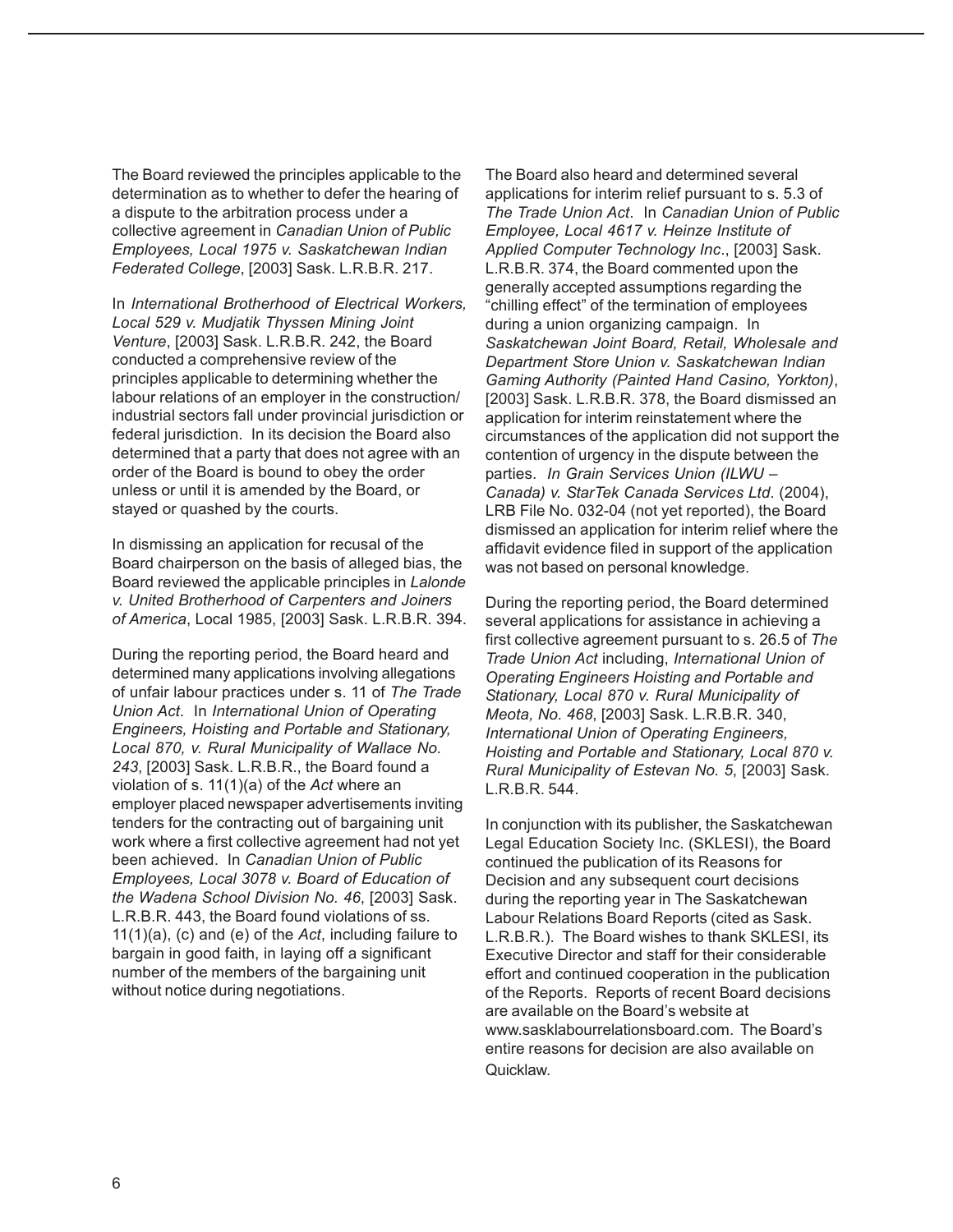## **VII. Tables**

**Table 1**

### **Labour Relations Board Organizational Chart March 31, 2004**

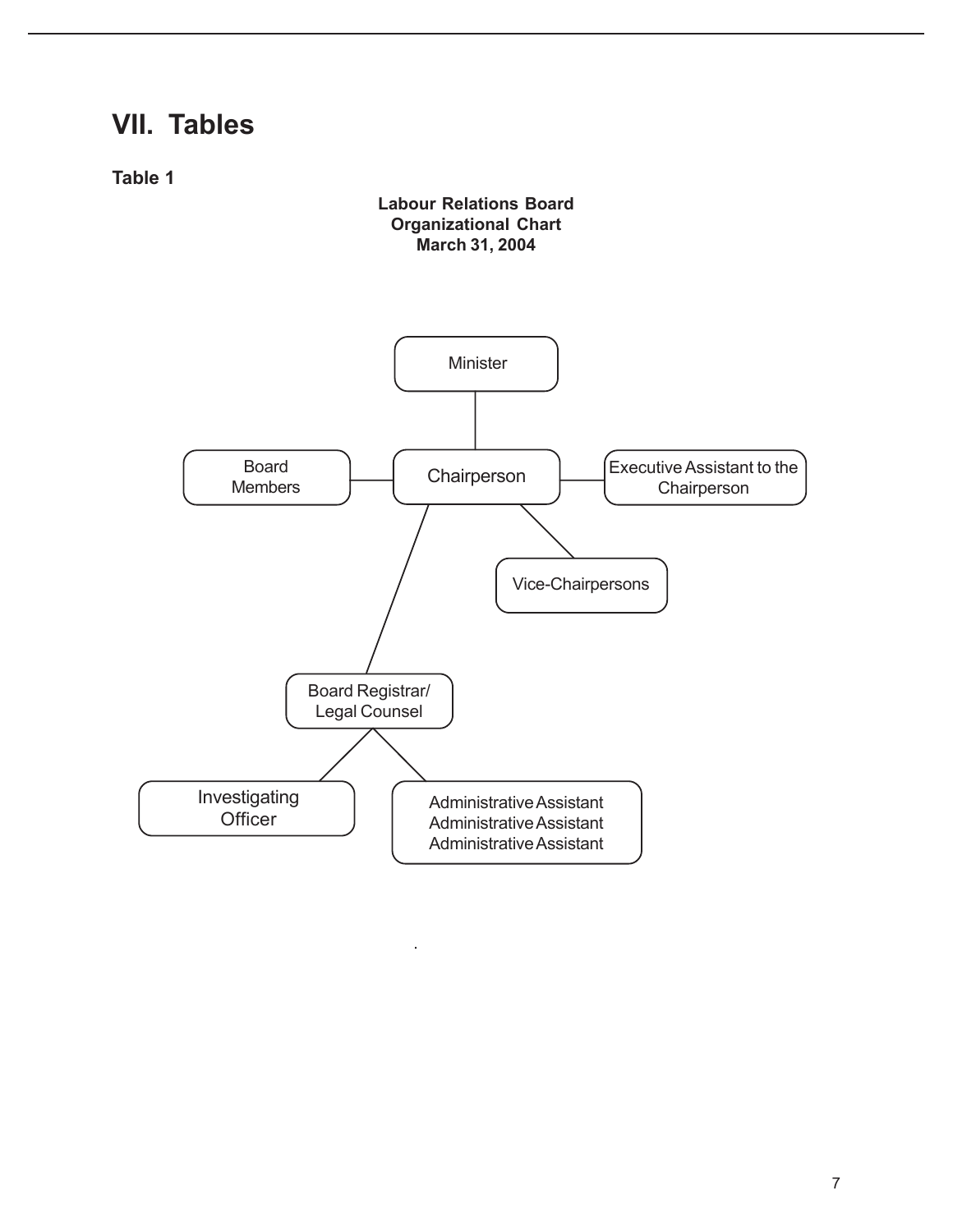#### **Applications under** *The Trade Union Act* **by Type of Application and Disposition, 2003-2004**

| <b>Type of application</b><br>and disposition | <b>Applications</b> | <b>Type of application</b><br>and disposition | <b>Applications</b> |
|-----------------------------------------------|---------------------|-----------------------------------------------|---------------------|
|                                               |                     | <b>Provisional Employee Determination</b>     |                     |
|                                               |                     |                                               |                     |
|                                               |                     |                                               |                     |
|                                               |                     | <b>Interim Applications</b>                   |                     |
|                                               |                     |                                               |                     |
|                                               |                     |                                               |                     |
| <b>Designation of Principal or Contractor</b> |                     |                                               |                     |
|                                               |                     |                                               |                     |
| <b>Certification</b>                          |                     | Raid                                          |                     |
| (Section 5, clauses a, b and c)  86           |                     |                                               |                     |
|                                               |                     |                                               |                     |
|                                               |                     | <b>Amendment or Rescission</b>                |                     |
|                                               |                     | (Section 5, clauses i, j and k)  A18, R12     |                     |
|                                               |                     |                                               |                     |
| <b>Unfair Labour Practice</b>                 |                     |                                               |                     |
|                                               |                     |                                               |                     |
|                                               |                     |                                               |                     |
|                                               |                     | <b>Exclusion on Religious Grounds</b>         |                     |
|                                               |                     |                                               |                     |
|                                               |                     |                                               |                     |
| <b>Reinstatement</b>                          |                     |                                               |                     |
|                                               |                     |                                               |                     |
|                                               |                     | <b>Employee Determination</b>                 |                     |
|                                               |                     |                                               |                     |
|                                               |                     |                                               |                     |
|                                               |                     |                                               |                     |
|                                               |                     | <b>Strike/Ratification Votes</b>              |                     |
| <b>Monetary Loss</b>                          |                     |                                               |                     |
|                                               |                     |                                               |                     |
|                                               |                     | <b>Reconsideration</b>                        |                     |
|                                               |                     |                                               |                     |
|                                               |                     |                                               |                     |
|                                               |                     |                                               |                     |
| <b>Company Dominated</b>                      |                     |                                               |                     |
|                                               |                     |                                               |                     |
|                                               |                     |                                               |                     |
|                                               |                     | <b>Reference of Dispute</b>                   |                     |
|                                               |                     |                                               |                     |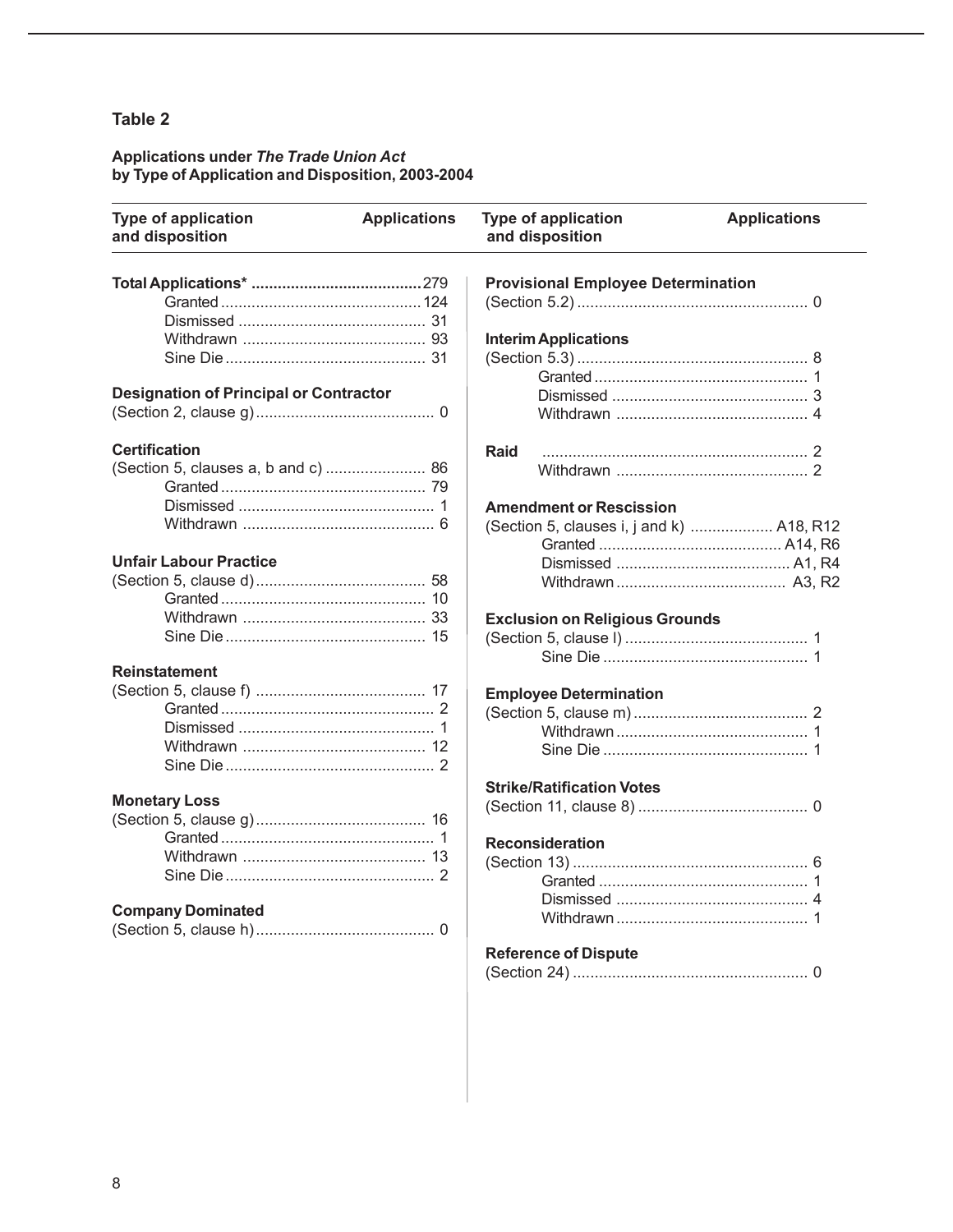### **Table 2 - Continued**

### **Applications under** *The Trade Union Act* **by Type of Application and Disposition, 2003-2004**

| <b>Type of application</b><br>and disposition | <b>Applications</b> | <b>Type of application</b><br>and disposition | <b>Applications</b> |
|-----------------------------------------------|---------------------|-----------------------------------------------|---------------------|
| <b>Duty of Fair Representation</b>            |                     | <b>Deemed Sale of Business</b>                |                     |
|                                               |                     |                                               |                     |
|                                               |                     |                                               |                     |
|                                               |                     | <b>Related Employer</b>                       |                     |
|                                               |                     |                                               |                     |
|                                               |                     |                                               |                     |
| <b>First Collective Bargaining Agreements</b> |                     |                                               |                     |
|                                               |                     | <b>Transfer of Bargaining Rights</b>          |                     |
|                                               |                     |                                               |                     |
|                                               |                     |                                               |                     |
| <b>Membership in Trade Union</b>              |                     | <b>Technological Change</b>                   |                     |
|                                               |                     |                                               |                     |
|                                               |                     |                                               |                     |
|                                               |                     | <b>Final Offer Vote</b>                       |                     |
|                                               |                     |                                               |                     |
| <b>Transfer of Obligation</b>                 |                     |                                               |                     |
|                                               |                     |                                               |                     |
|                                               |                     |                                               |                     |
|                                               |                     |                                               |                     |
|                                               |                     |                                               |                     |
|                                               |                     |                                               |                     |

\*279 applications were disposed of although 269 applications were received. Source: Saskatchewan Labour Relations Board files.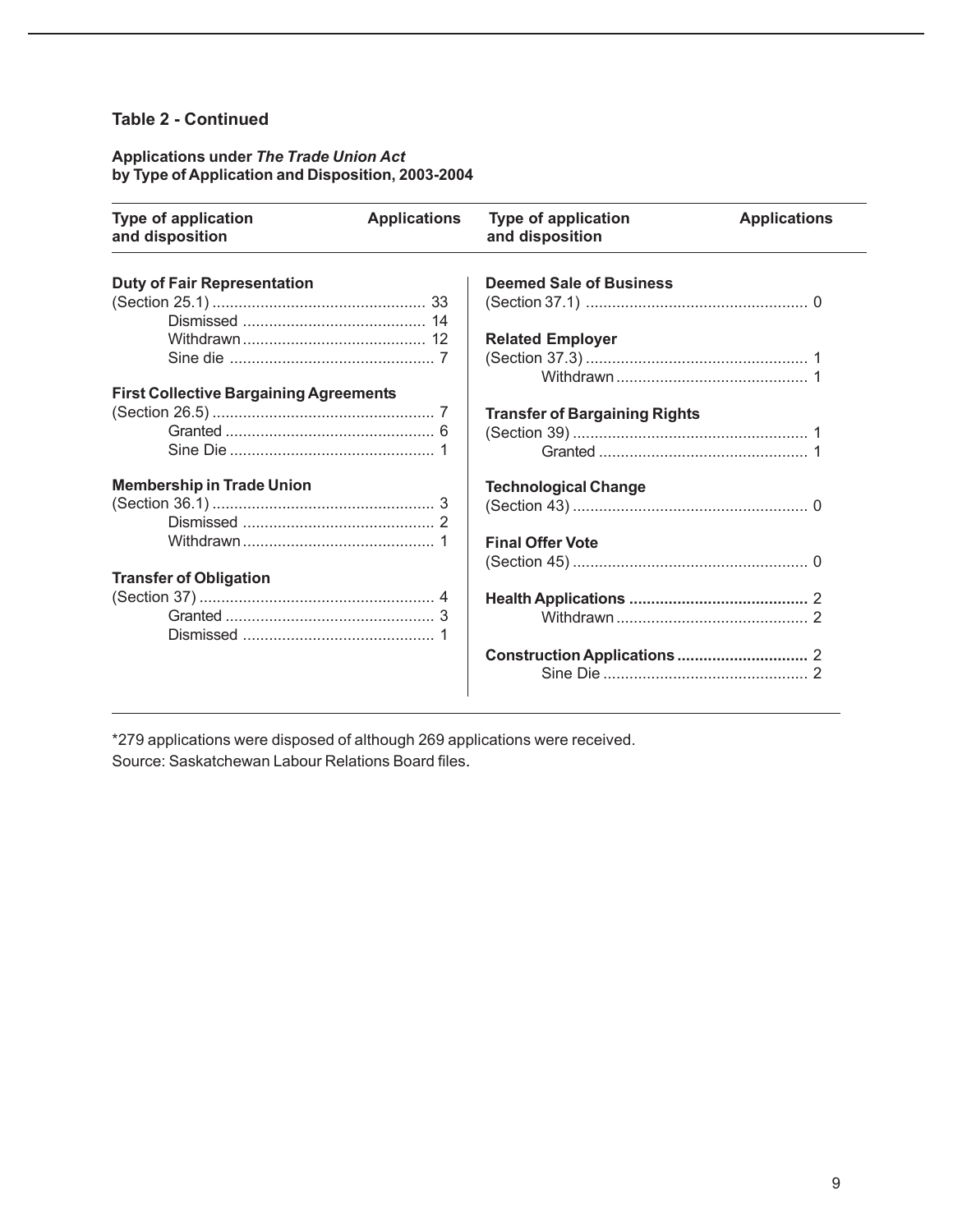|                           | 1999-2000    |             | 2000-2001 2001-2002 2002-2003 |      | 2003-2004      |
|---------------------------|--------------|-------------|-------------------------------|------|----------------|
| <b>Total Applications</b> | 325          | 340         | 336*                          | 265* | $277*$         |
| <b>Granted</b>            | 144          | 163         | 107                           | 109  | 123            |
| <b>Dismissed</b>          | 22           | 19          | 58                            | 30   | 28             |
| Withdrawn                 | 118          | 113         | 122                           | 79   | 87             |
| <b>Sine Die</b>           | 22           | 32          | 35                            | 27   | 29             |
| <b>To Conciliation</b>    | $\mathbf{0}$ | 0           | $\mathbf{0}$                  | 0    | 0              |
| <b>Joint Amend-Dorsey</b> | $\mathbf{0}$ | 4           | 1                             | 0    | 0              |
| <b>Cert.-Dorsey</b>       | 1            | $\mathbf 0$ | $\Omega$                      | 12   | 0              |
| <b>Other Dorsey</b>       | 3            | 0           | 1                             | 0    | $\overline{2}$ |
| Interim**                 | 15           | 9           | 12                            | 8    | 8              |

### **Applications to the Labour Relations Board under** *The Trade Union Act***, by Disposition, 1999-2000 to 2003-2004**

Under *The Trade Union Act*, the Board may determine the outcome of any dispute referred to it by either party.

The decision of the Board is final and binding.

\*This figure does not include construction applications.

\*\*The Disposition of Interim Applications is shown in Table 2.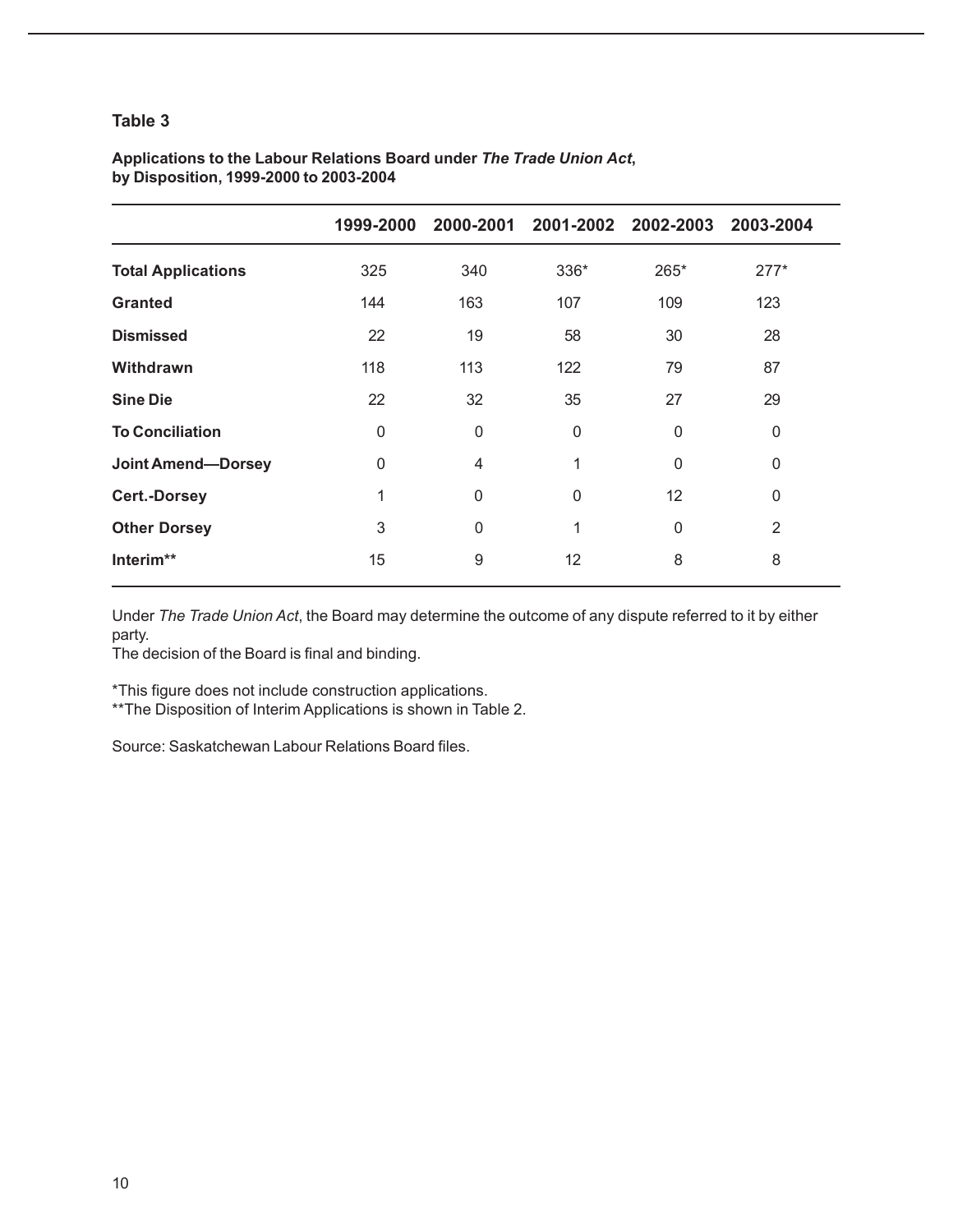| Year    | <b>Total</b><br><b>Applications</b> | <b>Granted</b> | <b>Dismissed</b> | Withdrawn | <b>Determined</b> | <b>Sine Die</b> |
|---------|-------------------------------------|----------------|------------------|-----------|-------------------|-----------------|
| 1999-00 | 0                                   | $\mathbf 0$    | 0                | 0         | 0                 | 0               |
| 2000-01 | 5                                   | 4              | 0                | 0         | 0                 |                 |
| 2001-02 | 3                                   |                | 0                |           | 0                 |                 |
| 2002-03 | $\mathbf 0$                         | 0              | 0                | 0         | 0                 | 0               |
| 2003-04 | 2                                   | 0              | 0                | 0         | 0                 | 2               |
|         |                                     |                |                  |           |                   |                 |

### **Applications to the Labour Relations Board under** *The Construction Industry Labour Relations Act, 1992,* **by Disposition, 1999-2000 to 2003-2004**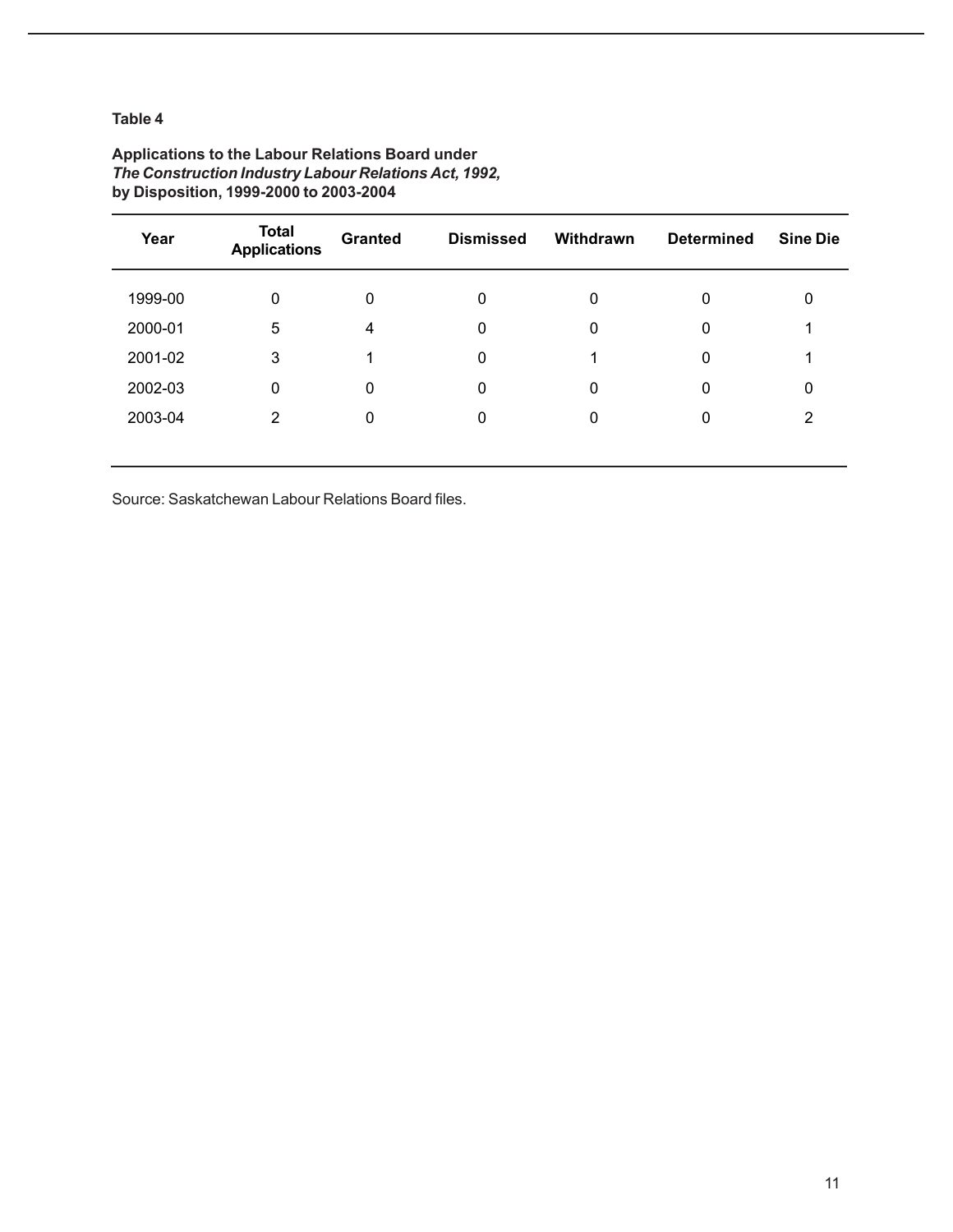**Applications under** *The Trade Union Act* **by Type of Application, 1999-2000 to 2003-2004**

| <b>Type of Application</b>                                        | 1999-2000      | 2000-2001      | 2001-2002      | 2002-2003      | 2003-2004      |
|-------------------------------------------------------------------|----------------|----------------|----------------|----------------|----------------|
| <b>Total Applications*</b>                                        | 325            | 335**          | 336**          | 265**          | 277**          |
| Designation of Principal or Contractor<br>(Section 2, clause g)   | 0              | $\pmb{0}$      | 18             | $\pmb{0}$      | $\pmb{0}$      |
| Certification<br>(Section 5, clauses a, b and c)                  | 113            | 68             | 64             | 70             | 86             |
| <b>Unfair Labour Practices</b><br>(Section 5, clause d)           | 78             | 105            | 82             | 65             | 58             |
| Reinstatement<br>(Section 5, clause f)                            | 28             | 24             | 18             | 14             | 17             |
| Monetary loss<br>(Section 5, clause g)                            | 33             | 26             | 19             | 16             | 16             |
| Company dominated<br>(Section 5, clause h)                        | $\pmb{0}$      | $\pmb{0}$      | 1              | 1              | 0              |
| <b>Amendment or Rescission</b><br>(Section 5, clauses i, j and k) | A12/R14        | A17/R17        | A18/R17        | A20/R14        | A18/R12        |
| Exclusion on religious grounds<br>(Section 5, clause I)           | 3              | 3              | 1              | 1              | 1              |
| Employee determination<br>(Section 5, clause m)                   | 3              | $\overline{2}$ | $\overline{7}$ | 3              | $\overline{2}$ |
| Provisional determination<br>(Section 5.2)                        | $\mathbf 0$    | $\,6\,$        | 6              | 3              | 0              |
| Interim Application<br>(Section 5.3)                              | 15             | 9              | 12             | 8              | 8              |
| <b>Strike/Ratification Votes</b><br>(Section 11(8))               | $\mathbf 0$    | 1              | $\overline{2}$ | 1              | 0              |
| Reconsideration<br>(Section 13)                                   | $\pmb{0}$      | 1              | 1              | $\overline{2}$ | 6              |
| Reference of Dispute<br>(Section 24)                              | $\overline{2}$ | $\overline{2}$ | 1              | $\overline{2}$ | $\pmb{0}$      |
| Duty of Fair Representation<br>(Section 25.1)                     | 8              | 16             | 30             | 11             | 33             |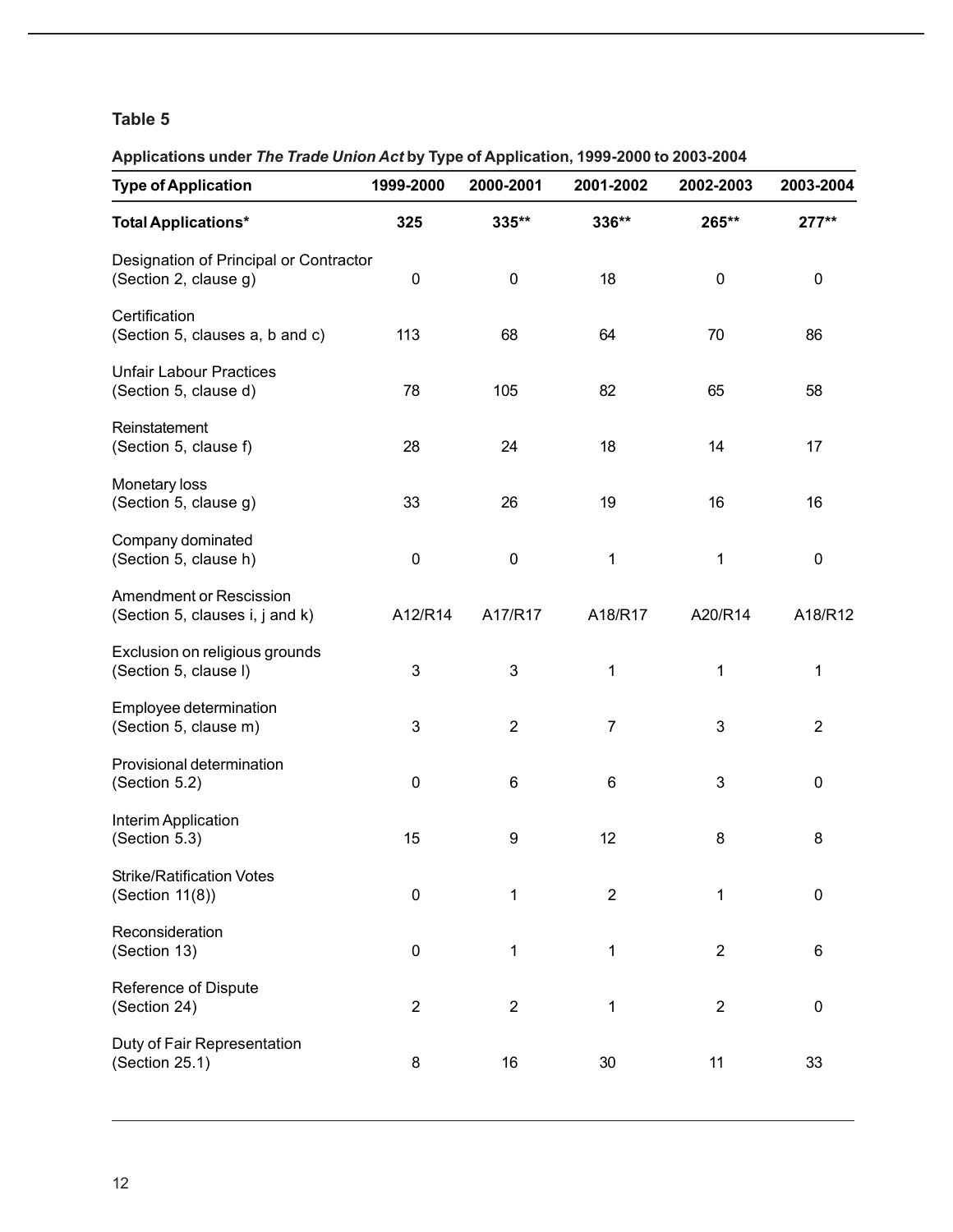### **Table 5 - Continued ....**

### **Applications under** *The Trade Union Act* **by Type of Application, 1999-2000 to 2003-2004**

| <b>Type of Application</b>                              | 1999-2000      |    | 2000-2001 2001-2002 2002-2003 |                | 2003-2004      |
|---------------------------------------------------------|----------------|----|-------------------------------|----------------|----------------|
| First Collective BargainingAgreements<br>(Section 26.5) | 5              | 6  | 8                             | 6              | 7              |
| Raid                                                    | 0              | 6  | 1                             | $\overline{2}$ | $\overline{2}$ |
| Membership in Trade Union<br>(Section 36.1)             | 1              | 0  | $\boldsymbol{9}$              | $\mathbf 0$    | 3              |
| Deemed Sale of Business<br>(Section 37.1)               | 0              | 0  | $\overline{2}$                | $\mathbf 0$    | 0              |
| <b>Transfer of Obligation</b><br>(Section 37)           | 3              | 20 | 16                            | 8              | 4              |
| <b>Related Employer</b><br>(Section 37.3)               | 1              | 1  | 1                             | 1              | 1              |
| Transfer of Bargaining Rights<br>(Section 39)           | 0              | 0  | $\mathbf 0$                   | 1              | 1              |
| <b>Technological Change</b><br>(Section 43)             | $\overline{2}$ | 1  | $\mathbf 0$                   | 3              | 0              |
| <b>Final Offer Vote</b><br>(Section 45)                 | 0              | 0  | $\mathbf 0$                   | 1              | 0              |
| <b>Health Applications</b>                              | 4              | 4  | $\overline{2}$                | 12             | $\overline{2}$ |

\*These figures represent the number of applications disposed of during the reporting period, not the number received.

\*\*This figure does not include construction applications.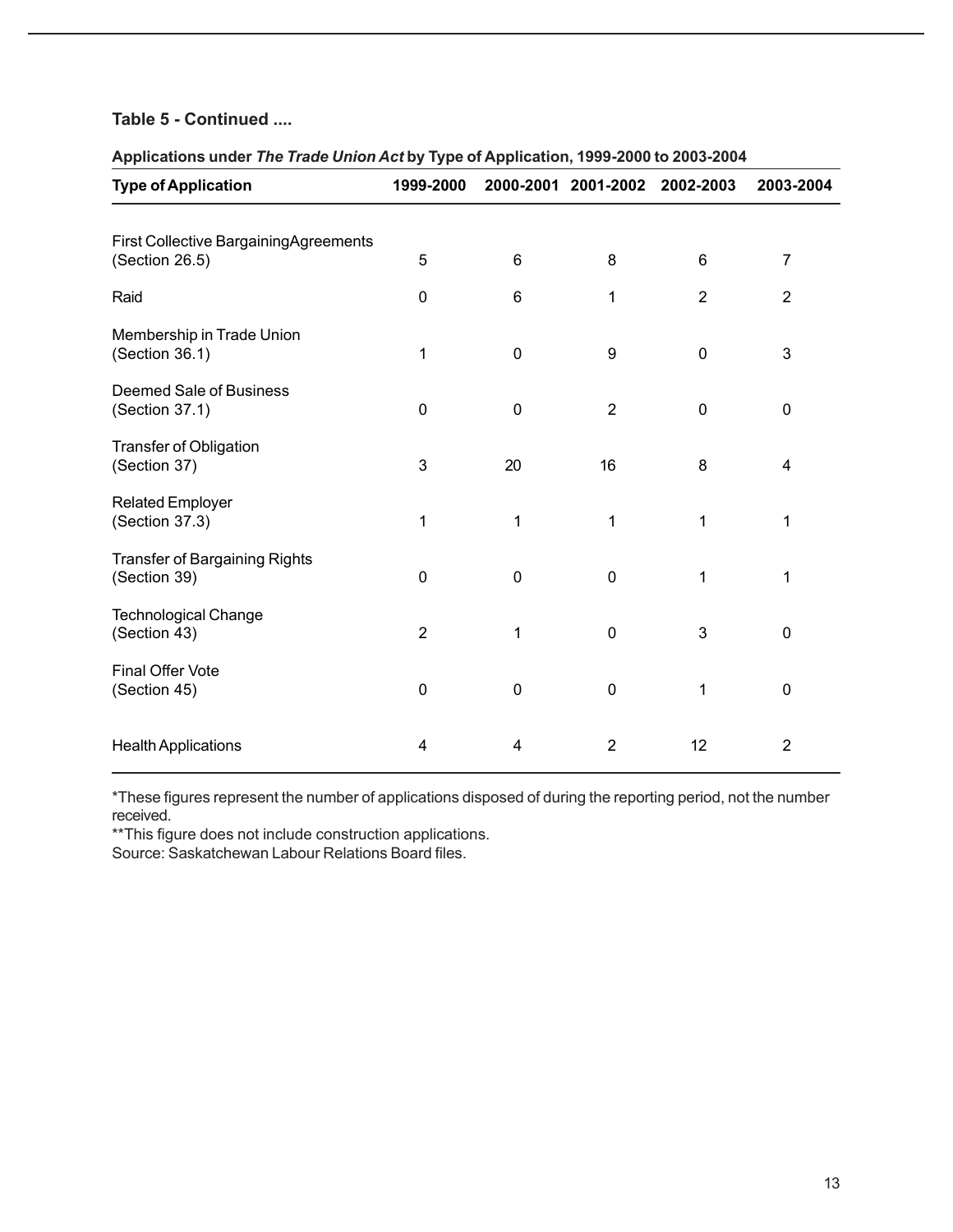| <b>Type of Application</b> | 1999-2000 | 2000-2001   | 2001-2002   | 2002-2003 | 2003-2004      |
|----------------------------|-----------|-------------|-------------|-----------|----------------|
| <b>Total Applications</b>  | 0         | 5           | 3           | 0         | 0              |
| Section 5                  | 0         |             | $\Omega$    | 0         | $\mathbf{0}$   |
| Section 10.2               | 0         | 4           |             | 0         | 0              |
| Section 11                 | 0         | $\Omega$    | 0           | $\Omega$  | $\mathbf{0}$   |
| Section 16                 | $\Omega$  | $\Omega$    | $\Omega$    | 0         | $\Omega$       |
| Section 18                 | 0         | $\mathbf 0$ | 2           | 0         | $\overline{2}$ |
| Section 25                 | $\Omega$  | $\Omega$    | $\mathbf 0$ | $\Omega$  | $\mathbf 0$    |
| Section 29                 | $\Omega$  | 0           | 0           | 0         | 0              |
| Section 30                 | $\Omega$  | $\Omega$    | $\Omega$    | $\Omega$  | $\mathbf{0}$   |
| Section 37                 | 0         | 0           | $\mathbf 0$ | 0         | 0              |

### **Applications under** *The Construction Industry Labour Relations Act, 1992* **by Type of Application, 1998-99 to 2003-2004**